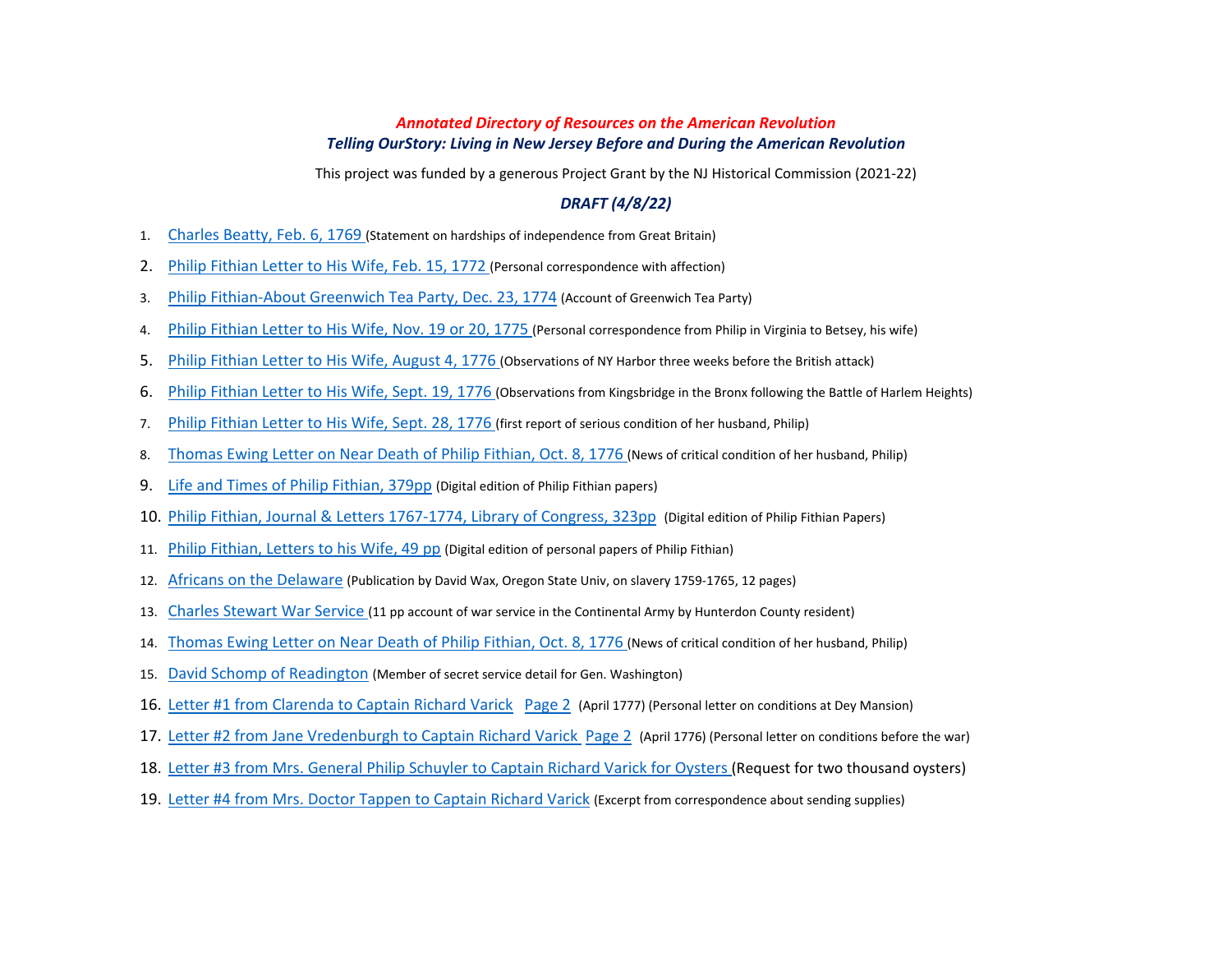- 20. [Letter # 5 from Jane Vredenburgh to Captain Richard Varick](https://d.docs.live.net/252d5c52120b98b7/Desktop/Am%20Revolution%20Focus%20Group/Resources-Dey-Mansion/Letter%20%5EN5%20from%20Jane%20Vredenburgh%20to%20Capt.%20Richard%20Varick-Page%202.pdf) [Page 2](https://drive.google.com/drive/folders/1fKjmf1WUfKrMhNxNPfi1TR3LAFEFnPWp) Personal letter revealing conditions in New York and personal feelings)
- 21. [Letter #6 from Jane Varick to Colonel Richard Varick](https://drive.google.com/file/d/1nIBfgnk0HUiWGrziz1Gp-bZPhiJreZKJ/view?usp=sharing) [Page 2](https://drive.google.com/file/d/1rCpU0zrP0mWlPfsTt0XTL_r3V64I7uGS/view?usp=sharing) [Page 3](https://drive.google.com/file/d/1hdDHdAA7oNHb_3KU9G0ShIfurBYrChjF/view?usp=sharing) (Personal correspondence about loneliness of winter months during the war)
- 22. [Letter #7 from Catherine Livingston to Mrs. Croe-Mart Agtroin](https://d.docs.live.net/252d5c52120b98b7/Desktop/Am%20Revolution%20Focus%20Group/Resources-Dey-Mansion/Letter%20%5EN7%20from%20Catherine%20Livingston%20to%20Mrs.%20Croe-Mart%20Agtroin-Page1.pdf) [Page 2](https://d.docs.live.net/252d5c52120b98b7/Desktop/Am%20Revolution%20Focus%20Group/Resources-Dey-Mansion/Letter%20%5EN7%20from%20Catherine%20Livingston%20to%20Mrs.%20Croe-Mart%20Agtroin-Page2.pdf) (Reflections on travel from West Point area on Hudson and plans to meet with friends)
- 23. [Letter #8 from Mrs. Doctor Tappen to Doctor Peter Tappen](https://d.docs.live.net/252d5c52120b98b7/Desktop/Am%20Revolution%20Focus%20Group/Resources-Dey-Mansion/Letter%20%5EN8%20from%20Mrs.%20Doctor%20Tappen%20to%20Doctor%20Peter%20Tappen-Page1.pdf) [Page 2](https://d.docs.live.net/252d5c52120b98b7/Desktop/Am%20Revolution%20Focus%20Group/Resources-Dey-Mansion/Letter%20%5EN8%20from%20Mrs.%20Doctor%20Tappen%20to%20Doctor%20Peter%20Tappen-Page2.pdf) (Reflection on travel across the Hudson in area of Poughkeepsie)
- 24. [Letter #9 from Miss Dey to Colonel Richard Varick](https://d.docs.live.net/252d5c52120b98b7/Desktop/Am%20Revolution%20Focus%20Group/Resources-Dey-Mansion/Letter%20%5EN9%20from%20Miss%20Dey%20to%20Col.%20Richard%20Varick.pdf) (personal letter regarding mailing requested items and illness of Col. Colfax)
- 25. [Letter #10 from Sarah Varick to Col. Richard Varick](https://d.docs.live.net/252d5c52120b98b7/Desktop/Am%20Revolution%20Focus%20Group/Resources-Dey-Mansion/Letter%20%5EN10%20from%20Sarah%20Varick%20to%20Col.%20Richard%20Varick.pdf) (personal family correspondence regarding frustration of getting hardware during the war)
- 26. [Letter #11 from Miss Day to Colonel Richard Varick](https://d.docs.live.net/252d5c52120b98b7/Desktop/Am%20Revolution%20Focus%20Group/Resources-Dey-Mansion/Letter%20%5EN11%20from%20Miss%20Day%20to%20Col.%20Richard%20Varick.pdf) (1780, correspondence on Col. Colfax, arrival of Gen. Washington, reference to Benedict Arnold.)
- 27. [Letter #12 from Jane Varick to Colonel Richard Varick](https://d.docs.live.net/252d5c52120b98b7/Desktop/Am%20Revolution%20Focus%20Group/Resources-Dey-Mansion/Letter%20%5EN12%20from%20Jane%20Varick%20to%20Col.%20Richard%20Varick-Page%201.pdf) [Page 2](https://d.docs.live.net/252d5c52120b98b7/Desktop/Am%20Revolution%20Focus%20Group/Resources-Dey-Mansion/Letter%20%5EN12%20from%20Jane%20Varick%20to%20Col.%20Richard%20Varick%20-Page%202.pdf) (Reflections on family travel and steps taken to secure letters by mail)
- 28. [Letter #13 from Mrs. Ester Dey to Colonel Richard Varick](https://d.docs.live.net/252d5c52120b98b7/Desktop/Am%20Revolution%20Focus%20Group/Resources-Dey-Mansion/Letter%20%5EN13%20from%20Mrs.%20Esther%20Dey%20to%20Col.%20Richard%20Varick-Page1.pdf) [Page 2](https://d.docs.live.net/252d5c52120b98b7/Desktop/Am%20Revolution%20Focus%20Group/Resources-Dey-Mansion/Letter%20%5EN13%20from%20Mrs.%20Esther%20Dey%20to%20Col.%20Richard%20Varrick-Page%202.pdf) (1781, appointment to Washington's inner circle &reference to Alexander Hamilton)
- 29. [Letter #14 from Mrs. General Montgomery Tappen to Janet Tappen](https://d.docs.live.net/252d5c52120b98b7/Desktop/Am%20Revolution%20Focus%20Group/Resources-Dey-Mansion/Letter%20%5EN14%20From%20Mrs.%20General%20Montgomery%20Tappen%20to%20Janet%20Tappen.pdf) (complimentary letter on ethical and moral qualities of men in family)
- 30. [Letter #15 from Janet Montgomery to Mrs. General Montgomery](https://d.docs.live.net/252d5c52120b98b7/Desktop/Am%20Revolution%20Focus%20Group/Resources-Dey-Mansion/Letter%20%5EN15%20from%20Janet%20Montgomery%20to%20Mrs.%20General%20Montgomery-Page%201.pdf) [Page 2](https://d.docs.live.net/252d5c52120b98b7/Desktop/Am%20Revolution%20Focus%20Group/Resources-Dey-Mansion/Letter%20%5EN15%20from%20Janet%20Montgomery%20to%20Mrs.%20General%20Montgomery-Page%202.pdf) (1784, Letter of sympathy on death of Montgomery Tappen, age 9)
- 31. [From Peter Balen to Richard Dey](https://d.docs.live.net/252d5c52120b98b7/Desktop/Am%20Revolution%20Focus%20Group/Resources-Dey-Mansion/Peter%20Balen%20to%20Richard%20Dey-for-Enslaved-Person-Seal.pdf) (Receipt of \$15 for approximately three months of work by Seal, an enslaved person at the Dey Mansion, 1803)
- 32. [Van Syckel Collection](https://d.docs.live.net/252d5c52120b98b7/Desktop/Am%20Revolution%20Focus%20Group/Resources%20for%20the%20American%20Revolution%20in%20New%20Jersey/Van-Syckel-Collection-12pp.pdf) (Resources available in Hunterdon County Historical Society)
- 33. [Historic Sites and Districts of Hunterdon County](https://d.docs.live.net/252d5c52120b98b7/Desktop/Am%20Revolution%20Focus%20Group/Resources%20for%20the%20American%20Revolution%20in%20New%20Jersey/Historic-Sites-and-Districts-of-Hunterdon-County.pdf) (63 pp document of historical sites)
- 34. [Dey Mansion Slavery Summary](https://d.docs.live.net/252d5c52120b98b7/Desktop/Am%20Revolution%20Focus%20Group/Resources-Dey-Mansion/Dey-Mansion-Slavery-Summary.jpeg) (Introduction to the Report on Enslaved at Dey Mansion
- 35. [Dey Mansion Slavery Tables](https://d.docs.live.net/252d5c52120b98b7/Desktop/Am%20Revolution%20Focus%20Group/Resources-Dey-Mansion/Dey-Mansion-Slavery-Tables.jpeg) (Table of Contents to Dey Mansion Research Report)
- 36. [Dey Mansion Slavery List of Enslaved Persons](https://d.docs.live.net/252d5c52120b98b7/Desktop/Am%20Revolution%20Focus%20Group/Resources-Dey-Mansion/Dey-Mansion-Slavery-List-of-Names.jpeg) (Table of Contents to Dey Mansion Report)
- 37. [Writ of Habeas Corpus for Seal at the Dey Mansion](https://d.docs.live.net/252d5c52120b98b7/Desktop/Am%20Revolution%20Focus%20Group/Resources-Dey-Mansion/Writ-of-Habeas-Corpus-for-Enslaved-Person-Seal-Richard-Dey-1802.pdf) (Official letter from Trenton regarding an enslaved person, Seal, at the Dey Mansion, 1802)
- 38. [Freneau Files](https://d.docs.live.net/252d5c52120b98b7/Desktop/Am%20Revolution%20Focus%20Group/Karen%20Smith/Freneau-20220120T115526Z-001.zip) (Scanned primary sources, originals without transcription)
- 39. [Colonial Map of East and West Jersey](https://d.docs.live.net/252d5c52120b98b7/Desktop/Am%20Revolution%20Focus%20Group/Resources-Philip%20Fithian/Colonial-Map-East-West-Jersey.pdf) (circa 1700)
- 40. [Colonial Map of the Jerseys, 1778](https://d.docs.live.net/252d5c52120b98b7/Desktop/Am%20Revolution%20Focus%20Group/Resources-Philip%20Fithian/Map-of-NJ-1778.pdf)
- 41. [Annis Boudinot Stockton, Poem to General Joseph Warren, 1775](https://d.docs.live.net/252d5c52120b98b7/Desktop/Am%20Revolution%20Focus%20Group/Resources%20for%20the%20American%20Revolution%20in%20New%20Jersey/Stockton-On%20hearing%20General%20Warren-1775.pdf) (convert to pdf)
- 42. [Annis Boudinot Stockton, Poem Addressed to George Washington, 1777](https://d.docs.live.net/252d5c52120b98b7/Desktop/Am%20Revolution%20Focus%20Group/Resources%20for%20the%20American%20Revolution%20in%20New%20Jersey/Stockton-Poem%20to%20Gen%20Washington%5EJ%201777.pdf) (convert to pdf)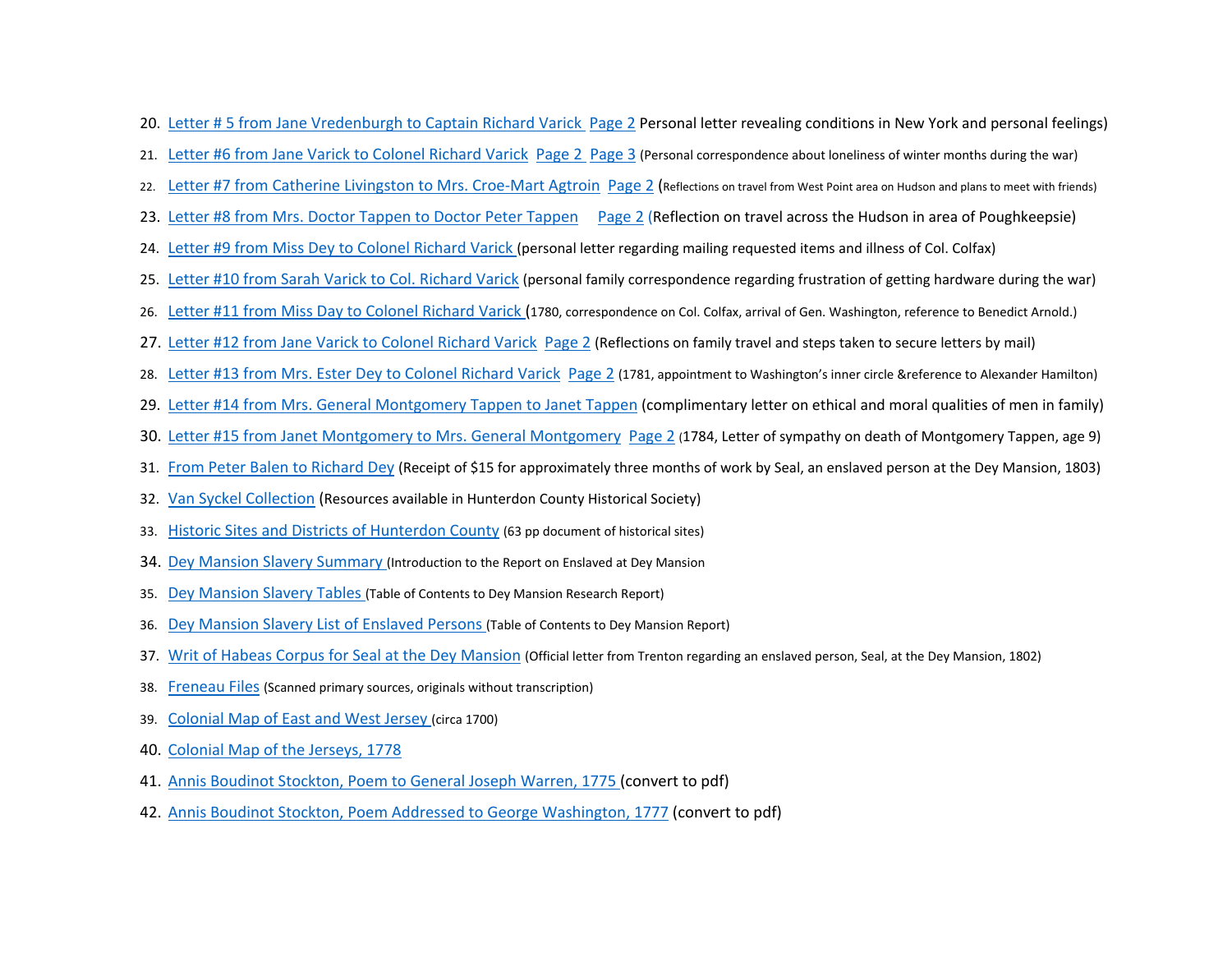- 43. [Annis Boudinot Stockton, Poem on Capture of General Cornwallis and British Army, 1781](https://d.docs.live.net/252d5c52120b98b7/Desktop/Am%20Revolution%20Focus%20Group/Resources%20for%20the%20American%20Revolution%20in%20New%20Jersey/Stockton-On%20hearing%20the%20news%20of%20the%20capture%20of%20Lord%20Cornwallis.pdf) (convert to pdf)
- 44. [John Hunt Journal, 1770-1773](1.%2509https:/digitalcollections.tricolib.brynmawr.edu/object/sc203239#page/1/mode/1up) (move to Google Drive)
- 45. [John Hunt Journal, 1773-1777\(](1.%2509https:/digitalcollections.tricolib.brynmawr.edu/object/sc203240#page/1/mode/1up)move to Google Drive)
- 46. [John Hunt Journal, 1776-1787](1.%2509https:/digitalcollections.tricolib.brynmawr.edu/object/sc203241#page/1/mode/1up) (move to Google Drive)
- 47. [Margaret Morris, Selection from the Journal of a Quaker Widow in New Jersey, 1776-1777](https://americainclass.org/sources/makingrevolution/war/text7/margaretmorrisnj.pdf?msclkid=0de1226db8be11ecaa61bb50831eea3a) (Occupation of Hessian soldiers in her home)
- 48. [The Relation of the Quakers to the American Revolution](https://www.jstor.org/stable/41946787) (Decisions Quakers faced in 1775. Need to download the article from Jstor)
- 49. Van Hawton Will (Van Houton will of a family in Passaic county) (upload to Google Drive)

For Younger ages:

- 50. [Letter #1 from Clarenda to Captain Richard Varick](https://d.docs.live.net/252d5c52120b98b7/Desktop/Am%20Revolution%20Focus%20Group/Resources-Dey-Mansion/Letter%20%5EN1%20from%20Clarenda%20to%20Capt%20Richard%20Varick-Page1.pdf) [Page 2](https://d.docs.live.net/252d5c52120b98b7/Desktop/Am%20Revolution%20Focus%20Group/Resources-Dey-Mansion/Letter%20%5EN1%20from%20Clarenda%20to%20Capt%20Richard%20Varick-Page%202.pdf) (April 1777) (Personal letter on conditions at Dey Mansion)
- 51. [Letter #2 from Jane Vredenburgh to Captain Richard Varick](https://d.docs.live.net/252d5c52120b98b7/Desktop/Am%20Revolution%20Focus%20Group/Resources-Dey-Mansion/Letter%20%5EN2%20from%20Jane%20Vredenburgh%20to%20Capt.%20Richard%20Varick.pdf) [Page 2](https://d.docs.live.net/252d5c52120b98b7/Desktop/Am%20Revolution%20Focus%20Group/Resources-Dey-Mansion/Letter%20%5EN2%20from%20Jane%20Vredenburgh%20to%20Capt.%20Richard%20Varick-Page2.pdf) (April 1776) (Personal letter on conditions before the war)
- 52. [Letter #3 from Mrs. General Philip Schuyler to Captain Richard Varick for Oysters](https://d.docs.live.net/252d5c52120b98b7/Desktop/Am%20Revolution%20Focus%20Group/Resources-Dey-Mansion/Letter%20%5EN3%20from%20Mrs.%20General%20Philip%20Schuyler%20to%20Capt%20Richard%20Varick%20for%20Oysters.pdf) (Request for two thousand oysters)
- 53. [Letter #4 from Mrs. Doctor Tappen to Captain Richard Varick](https://d.docs.live.net/252d5c52120b98b7/Desktop/Am%20Revolution%20Focus%20Group/Resources-Dey-Mansion/Letter%20%5EN4%20from%20Mrs.%20Doctor%20Tappen%20to%20Capt%20Richard%20Varick-Page2.pdf) (Excerpt from correspondence about sending supplies)
- 54. [Letter # 5 from Jane Vredenburgh to Captain Richard Varick](https://d.docs.live.net/252d5c52120b98b7/Desktop/Am%20Revolution%20Focus%20Group/Resources-Dey-Mansion/Letter%20%5EN5%20from%20Jane%20Vredenburgh%20to%20Capt.%20Richard%20Varick-Page%202.pdf) (Page 2 Personal letter revealing conditions in New York and personal feelings)
- 55. [Letter #6 from Jane Varick to Colonel Richard Varick](https://d.docs.live.net/252d5c52120b98b7/Desktop/Am%20Revolution%20Focus%20Group/Resources-Dey-Mansion/Letter%20%5EN6%20from%20Jane%20Varick%20to%20Col.%20Richard%20Varick-Page%201.pdf) [Page 2](https://d.docs.live.net/252d5c52120b98b7/Desktop/Am%20Revolution%20Focus%20Group/Resources-Dey-Mansion/Letter%20%5EN5%20from%20Jane%20Vredenburgh%20to%20Capt.%20Richard%20Varick-Page%202.pdf) [Page 3](https://d.docs.live.net/252d5c52120b98b7/Desktop/Am%20Revolution%20Focus%20Group/Resources-Dey-Mansion/Letter%20%5EN6%20from%20Jane%20Varick%20to%20Col.%20Richard%20Varick-Page%203.jpeg) (Check) (Personal correspondence from Jane to her brother about loneliness of winter months during the war)
- 56. [Letter #7 from Catherine Livingston to Mrs. Croe-Mart Agtroin](https://d.docs.live.net/252d5c52120b98b7/Desktop/Am%20Revolution%20Focus%20Group/Resources-Dey-Mansion/Letter%20%5EN7%20from%20Catherine%20Livingston%20to%20Mrs.%20Croe-Mart%20Agtroin-Page1.pdf) [Page 2](https://d.docs.live.net/252d5c52120b98b7/Desktop/Am%20Revolution%20Focus%20Group/Resources-Dey-Mansion/Letter%20%5EN7%20from%20Catherine%20Livingston%20to%20Mrs.%20Croe-Mart%20Agtroin-Page2.pdf) (Reflections on travel from West Point area on Hudson and plans to meet with friends)
- 57. [Letter #8 from Mrs. Doctor Tappen to Doctor Peter Tappen](https://d.docs.live.net/252d5c52120b98b7/Desktop/Am%20Revolution%20Focus%20Group/Resources-Dey-Mansion/Letter%20%5EN8%20from%20Mrs.%20Doctor%20Tappen%20to%20Doctor%20Peter%20Tappen-Page1.pdf) [Page 2](https://d.docs.live.net/252d5c52120b98b7/Desktop/Am%20Revolution%20Focus%20Group/Resources-Dey-Mansion/Letter%20%5EN8%20from%20Mrs.%20Doctor%20Tappen%20to%20Doctor%20Peter%20Tappen-Page2.pdf) (Reflection on travel across the Hudson in area of Poughkeepsie)
- 58. [Letter #9 from Miss Dey to Colonel Richard Varick](https://d.docs.live.net/252d5c52120b98b7/Desktop/Am%20Revolution%20Focus%20Group/Resources-Dey-Mansion/Letter%20%5EN9%20from%20Miss%20Dey%20to%20Col.%20Richard%20Varick.pdf) (personal letter regarding mailing requested items and illness of Col. Colfax)
- 59. [Letter #10 from Sarah Varick to Col. Richard Varick](https://d.docs.live.net/252d5c52120b98b7/Desktop/Am%20Revolution%20Focus%20Group/Resources-Dey-Mansion/Letter%20%5EN10%20from%20Sarah%20Varick%20to%20Col.%20Richard%20Varick.pdf) (personal family correspondence regarding frustration of getting hardware during the war)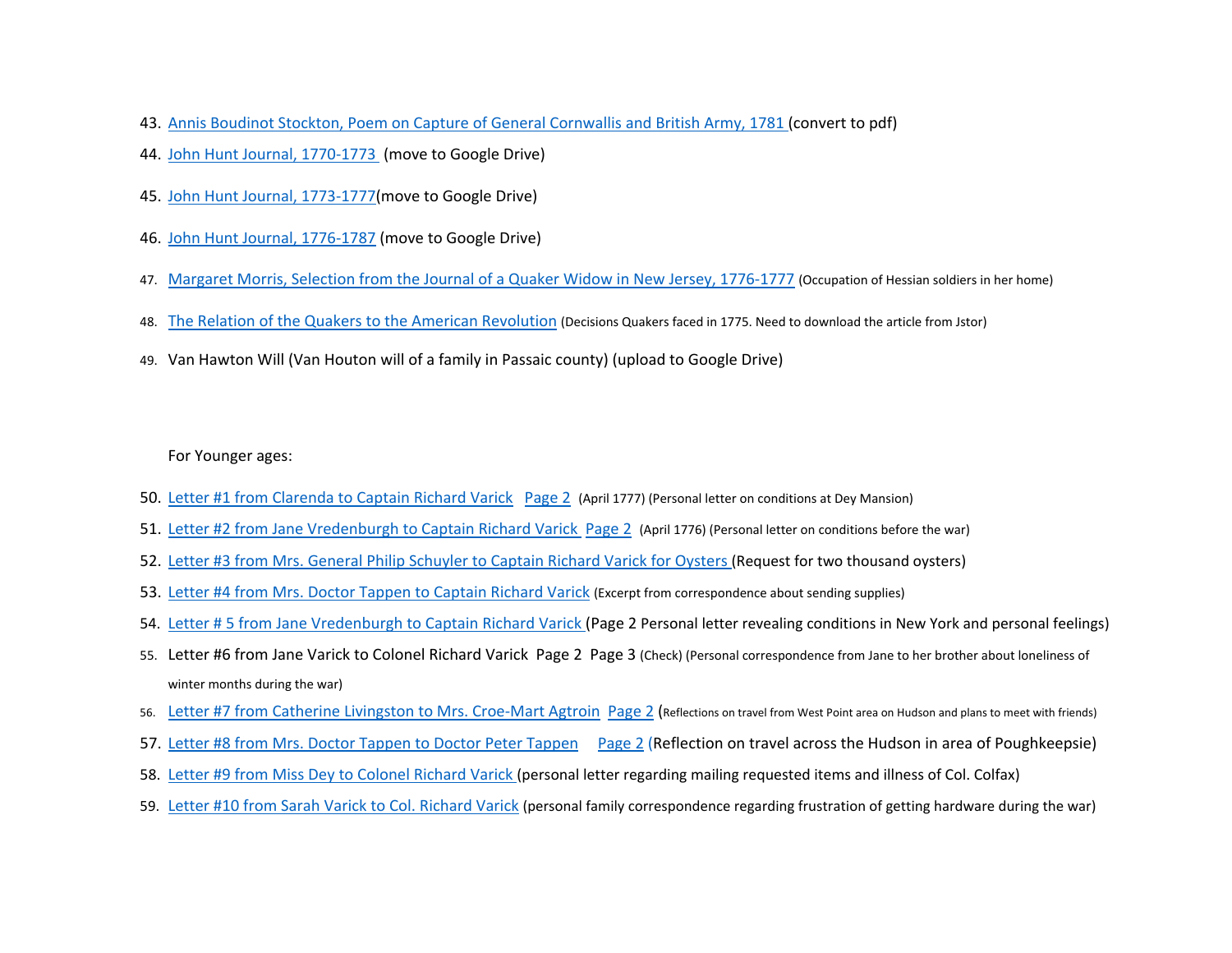### African Americans

- 60. [Africans on the Delaware](https://d.docs.live.net/252d5c52120b98b7/Desktop/Am%20Revolution%20Focus%20Group/Resources%20for%20the%20American%20Revolution%20in%20New%20Jersey/Africans-on-Delaware-12pp.pdf) (Publication by David Wax, Oregon State Univ, on slavery 1759-1765, 12 pages)
- 61. [Dey Mansion Slavery Summary](https://d.docs.live.net/252d5c52120b98b7/Desktop/Am%20Revolution%20Focus%20Group/Resources-Dey-Mansion/Dey-Mansion-Slavery-Summary.jpeg) (Introduction to the Report on Enslaved at Dey Mansion
- 62. [Dey Mansion Slavery Tables](https://d.docs.live.net/252d5c52120b98b7/Desktop/Am%20Revolution%20Focus%20Group/Resources-Dey-Mansion/Dey-Mansion-Slavery-Tables.jpeg) (Table of Contents to Dey Mansion Research Report)
- 63. [Dey Mansion Slavery List of Enslaved Persons](https://d.docs.live.net/252d5c52120b98b7/Desktop/Am%20Revolution%20Focus%20Group/Resources-Dey-Mansion/Dey-Mansion-Slavery-List-of-Names.jpeg) (Table of Contents to Dey Mansion Report)
- 64. [Writ of Habeas Corpus for Seal at the Dey Mansion](https://d.docs.live.net/252d5c52120b98b7/Desktop/Am%20Revolution%20Focus%20Group/Resources-Dey-Mansion/Writ-of-Habeas-Corpus-for-Enslaved-Person-Seal-Richard-Dey-1802.pdf) (Official letter from Trenton regarding an enslaved person, Seal, at the Dey Mansion, 1802)

#### Middle School Recommended

- 1. [Charles Beatty, Feb. 6, 1769](https://d.docs.live.net/252d5c52120b98b7/Desktop/Am%20Revolution%20Focus%20Group/Resources-Philip%20Fithian/Charles-Beatty-February-6-1769.pdf) (Statement on hardships of independence from Great Britain)
- 2. [Philip Fithian Letter to His Wife, Feb. 15, 1772](https://d.docs.live.net/252d5c52120b98b7/Desktop/Am%20Revolution%20Focus%20Group/Resources-Philip%20Fithian/Philip-Fithian%20Letter-to-His-Wife-February%2015-1772.pdf) (Personal correspondence with affection)
- 3. [Philip Fithian-About Greenwich Tea Party, Dec. 23, 1774](https://d.docs.live.net/252d5c52120b98b7/Desktop/Am%20Revolution%20Focus%20Group/Resources-Philip%20Fithian/Philip-Fithian-About-Greenwich-Tea-Party-Dec-23-1774.pdf) (Account of Greenwich Tea Party)
- 4. [Philip Fithian Letter to His Wife, Nov. 19 or 20, 1775](https://d.docs.live.net/252d5c52120b98b7/Desktop/Am%20Revolution%20Focus%20Group/Resources-Philip%20Fithian/Philip-Fithian-Letter-to-His-Wife-Nov-19-20-1775.pdf) (Personal correspondence from Philip in Virginia to Betsey, his wife)
- 5. [Philip Fithian Letter to His Wife, August 4, 1776](https://d.docs.live.net/252d5c52120b98b7/Desktop/Am%20Revolution%20Focus%20Group/Resources-Philip%20Fithian/Philip-Fithian-To-His-Wife-August-4-1776.pdf) (Observations of NY Harbor three weeks before the British attack)
- 6. [Philip Fithian Letter to His Wife, Sept. 19, 1776](https://d.docs.live.net/252d5c52120b98b7/Desktop/Am%20Revolution%20Focus%20Group/Resources-Philip%20Fithian/Philip-Fithian-Letter-to-His-Wife-Sept-19-1776.pdf) (Observations from Kingsbridge in the Bronx following the Battle of Harlem Heights)
- 7. [Philip Fithian Letter to His Wife, Sept. 28, 1776](https://d.docs.live.net/252d5c52120b98b7/Desktop/Am%20Revolution%20Focus%20Group/Resources-Philip%20Fithian/Philip-Fithian-Letter-to-His-Wife-Sept-28-1776.pdf) (first report of serious condition of her husband, Philip)
- 8. [Margaret Morris, Selection from the Journal of a Quaker Widow in New Jersey, 1776-1777](https://americainclass.org/sources/makingrevolution/war/text7/margaretmorrisnj.pdf?msclkid=0de1226db8be11ecaa61bb50831eea3a) (Occupation of Hessian soldiers in her home)
- 9. [The Relation of the Quakers to the American Revolution](https://www.jstor.org/stable/41946787) (Decisions Quakers faced in 1775. Need to download the article from Jstor)
- 10. Van Hawton Will (Van Houton will of a family in Passaic county) (upload to Google Drive)
- 11. [Dey Mansion Slavery Summary](https://d.docs.live.net/252d5c52120b98b7/Desktop/Am%20Revolution%20Focus%20Group/Resources-Dey-Mansion/Dey-Mansion-Slavery-Summary.jpeg) (Introduction to the Report on Enslaved at Dey Mansion
- 12. [Dey Mansion Slavery Tables](https://d.docs.live.net/252d5c52120b98b7/Desktop/Am%20Revolution%20Focus%20Group/Resources-Dey-Mansion/Dey-Mansion-Slavery-Tables.jpeg) (Table of Contents to Dey Mansion Research Report)